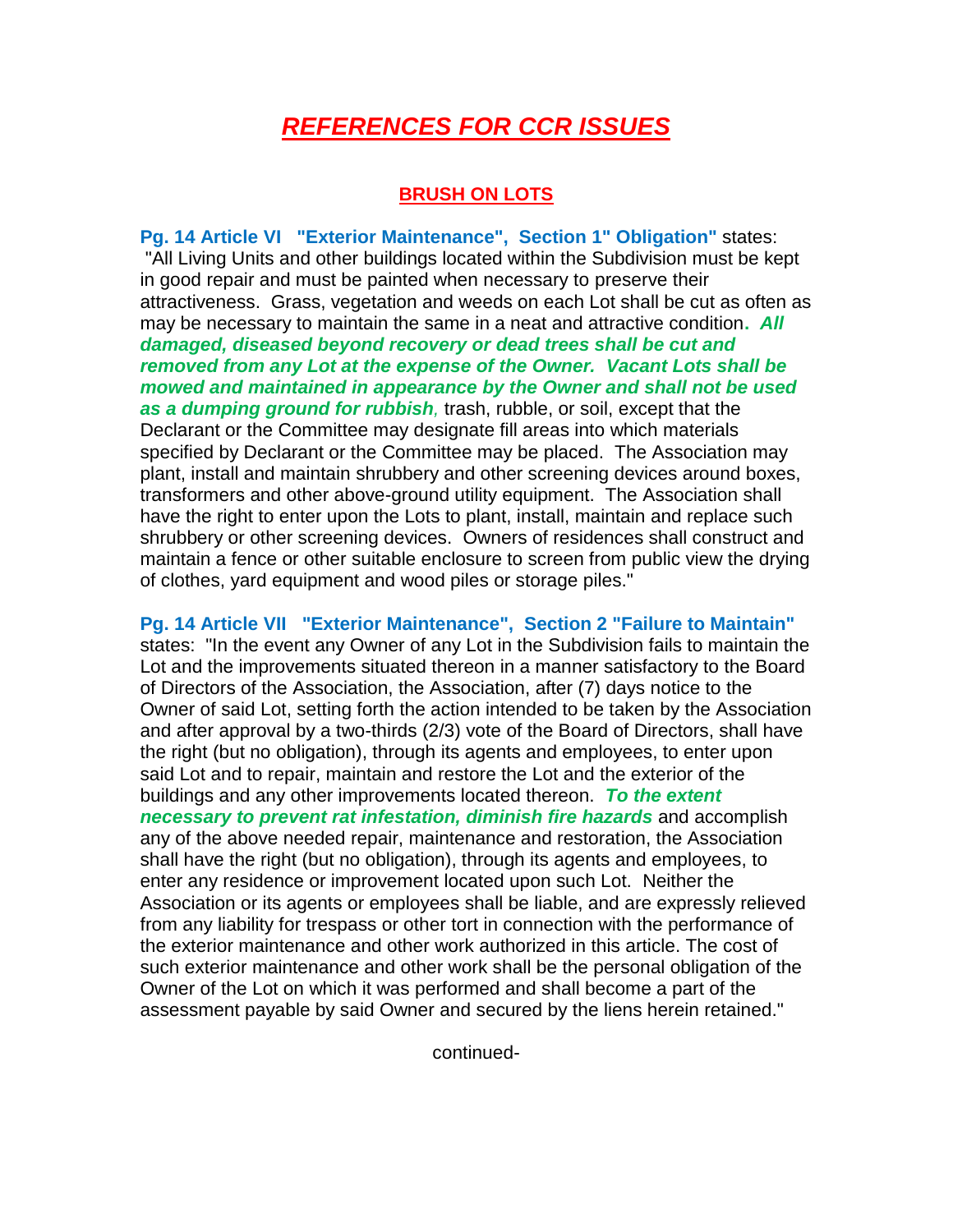### **BRUSH ON LOTS - cont**

**Pg.16, Article VIII , "Use Restrictions", Section 7, "Disposal of Trash"**, states: *"No portion of the Subdivision shall be used or maintained as a dumping ground for rubbish, trash, garbage or other waste. All rubbish, trash, garbage or other waste shall be kept in sanitary containers* and out of sight of the Common Area and any street or adjacent Lot, except on days designated by the Association for pick-up of such garbage by a disposal company or companies selected by the Association. In a manner consistent with good housekeeping, the Owner of each Lot shall remove such prohibited matter from his Lot at regular intervals at his expense. No incinerator may be maintained on any portion of the Subdivision."

**Pg. 20, Article IX, "Architectural Restrictions", Section 17, "Landscaping",** states: "Within ninety (90) days of completion of a house, the front yard shall be completely sodded or hydromulched with grass and landscaped in accordance with the landscape plans submitted by the Owner. Each Lot shall have at least three (3) three (3) inch trees, and if a lot does not have at least three (3) three (3) inch trees, the Owner shall be required to plant such additional trees so that each lot has at least three (3) three (3) inch trees or larger. For the purposes of this provision Juniper and /or Cedar trees do not qualify as acceptable trees. Grass and weeds shall be kept mowed to prevent an unsightly appearance. *Dead or damaged trees or other shrubbery, which might create a hazard to the property or persons within the Subdivision shall be promptly removed and repaired***,** and if not removed within thirty (30) days after written request by the Declarant of the Association, the Declarant or the Association may remove or cause to be removed such trees and/or shrubbery at the Owners expense and shall not be liable for damage caused by such removal. Vacant lots shall be mowed and maintained in appearance by the Owner."

# **GRASS AND WEEDS**

**Pg. 14 Article VI "Exterior Maintenance", Section 1" Obligation"** states: "All Living Units and other buildings located within the Subdivision must be kept in good repair and must be painted when necessary to preserve their attractiveness. *Grass, vegetation and weeds on each Lot shall be cut as often as may be necessary to maintain the same in a neat and attractive condition.* All damaged, diseased beyond recovery or dead trees shall be cut and removed from any Lot at the expense of the Owner. *Vacant Lots shall be mowed and maintained in appearance by the Owner* and shall not be used as a dumping ground for rubbish, trash, rubble, or soil, except that the Declarant or the Committee may designate fill areas into which materials specified by Declarant or the Committee may be placed.

continued-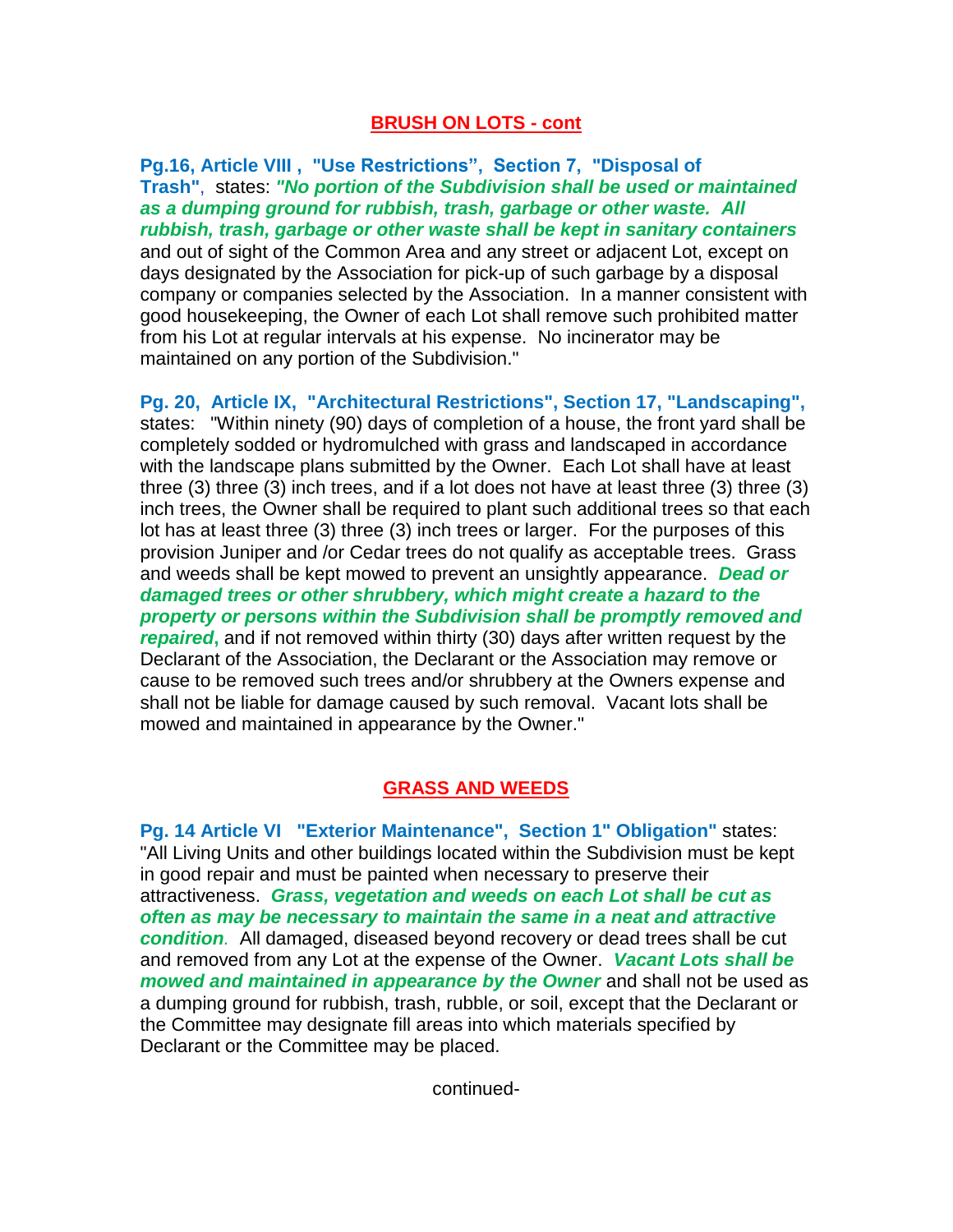### **GRASS AND WEEDS - cont**

The Association may plant, install and maintain shrubbery and other screening devices around boxes, transformers and other above-ground utility equipment. The Association shall have the right to enter upon the Lots to plant, install, maintain and replace such shrubbery or other screening devices. Owners of residences shall construct and maintain a fence or other suitable enclosure to screen from public view the drying of clothes, yard equipment and wood piles or storage piles."

**Pg. 14, Article VII, "Exterior Maintenance", Section 2, "Failure to Maintain"**, states: "In the event any Owner of any lot in the Subdivision fails to *maintain the Lot and the improvements situated thereon in a manner satisfactory to the Board of Directors of the Association***,** the Association, after (7) days notice to the Owner of said Lot, setting forth the action intended to be taken by the Association and after approval by a two-thirds (2/3) vote of the Board of Directors, shall have the right (but no obligation), through its agents and employees, to enter upon said Lot and to repair, maintain and restore the Lot and the exterior of the buildings and any other improvements located thereon. *To the extent necessary to prevent rat infestation, diminish fire hazards* and accomplish any of the above needed repair, maintenance and restoration, the Association shall have the right (but no obligation), through its agents and employees, to enter any residence or improvement located upon such Lot. Neither the Association or its agents or employees shall be liable, and are expressly relieved from any liability for trespass or other tort in connection with the performance of the exterior maintenance and other work authorized in this Article. The cost of such exterior maintenance and other work shall be the personal obligation of the Owner of the Lot on which it was performed and shall become a part of the assessment payable by said Owner and secured by the liens herein retained".

# **Pg. 20, Article IX, "Architectural Restrictions", Section 17,**

**"Landscaping",** states: "Within ninety (90) days of completion of a house, the front yard shall be completely sodded or hydromulched with grass and landscaped in accordance with the landscape plans submitted by the Owner. Each Lot shall have at least three (3) three (3) inch trees, and if a lot does not have at least three (3) three (3) inch trees, the Owner shall be required to plant such additional trees so that each lot has at least three (3) three (3) inch trees or larger. For the purposes of this provision Juniper and /or Cedar trees do not qualify as acceptable trees. *Grass and weeds shall be kept mowed to prevent an unsightly appearance.* Dead or damaged trees or other shrubbery, which might create a hazard to the property or persons within the Subdivision shall be promptly removed and repaired, and if not removed within thirty (30) days after written request by the Declarant of the Association, the Declarant or

Continued-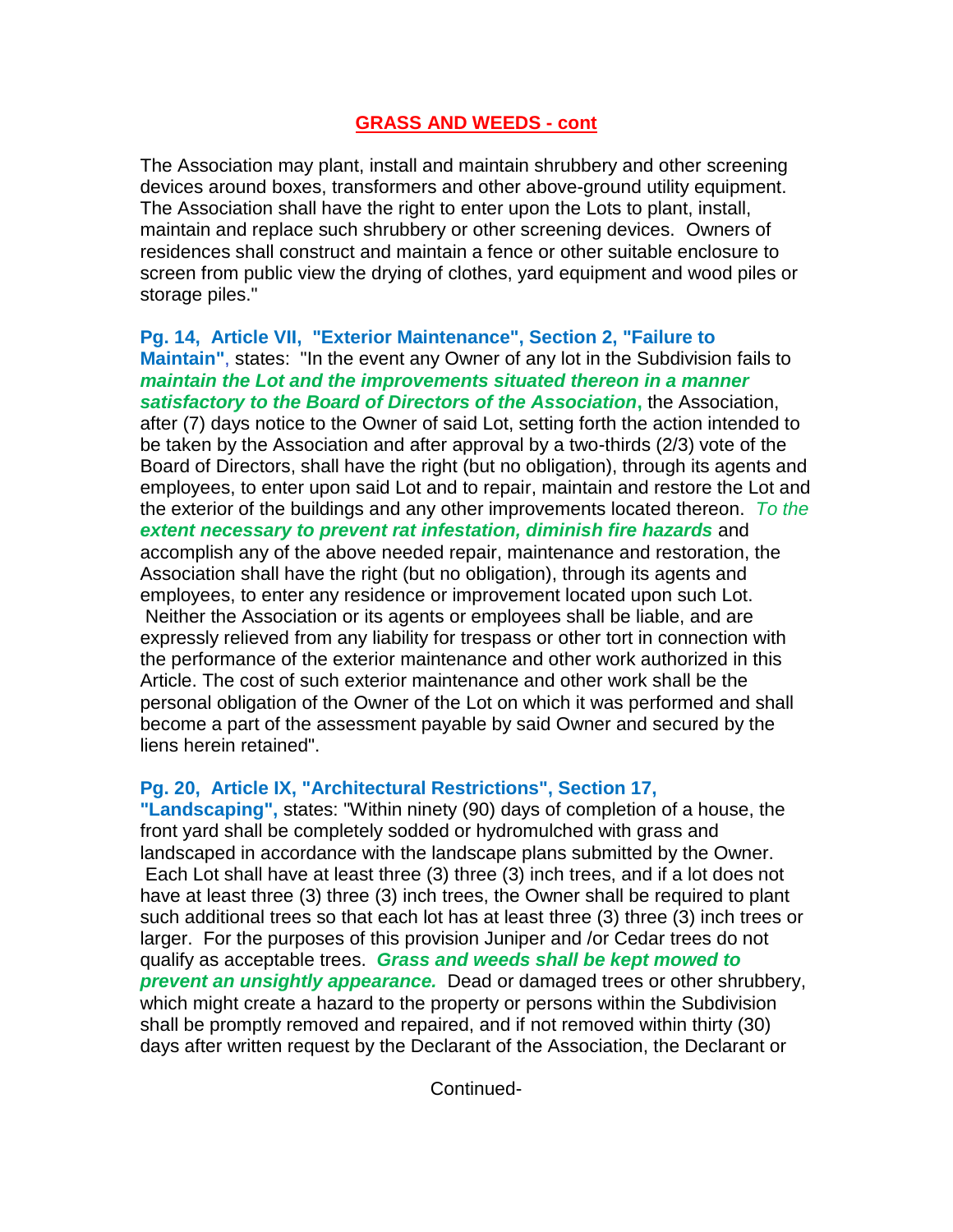#### **GRASS AND WEEDS - cont**

the Association may remove or cause to be removed such trees and/or shrubbery at the Owners expense and shall not be liable for damage caused by such removal. *Vacant lots shall be mowed and maintained in appearance by the Owner."*

## **STORAGE OF BUILDING MATERIALS**

**Pg. 16, Article VIII, "Use Restrictions", Section 9, "Storage of Building Materials",** states: *"No Lot shall be used for storage of any material except that required for landscaping or construction which materials shall not be placed or stored upon any lot until the Owner is ready to commence construction of improvements on the Lot,* at which time materials shall be placed within the property lines of the Lot upon which the improvements are to be constructed, and shall not be placed in the street or upon any Common Areas."

# **PETS**

**Pg.1 of Amendment, Article VIII ,"Use Restrictions", Section 5, "Animals and Livestock"**, states: "Raising, breeding, housing, maintaining, or keeping of animals of any kind on any Lot, any common area, or any other area in the Subdivision is prohibited However, *no more than a total of four (4) dogs, cats or other animals of a type traditionally classified as household pets ("pets") may be kept on a single Lot. Pets that are kept exclusively inside the Living Unit do not count against the maximum of four (4) Pets***.** All Pets must be kept consistent with the Living Unit's use as a private residence, and may not be bred or kept for commercial purposes, or for remuneration of any kind. *All dogs not in the immediate possession of the Owner or the Owner's agent when outdoors must be penned in an approved enclosure on the Owner's Lot.* (See Article IX, Section of its 10.) *No dog will be allowed on any portion of the Subdivision other than the Lot owner unless confined to a leash.* No Pet may be chained or leashed outside an approved enclosure on its Owner's Lot unless being walked on a leash. All Pets must be properly tagged for identification, and all Owners must ensure that their pets comply at all times with all local health regulations such as registration and vaccination regulations. No Pet shall be allowed to make an unreasonable amount of noise or become a nuisance."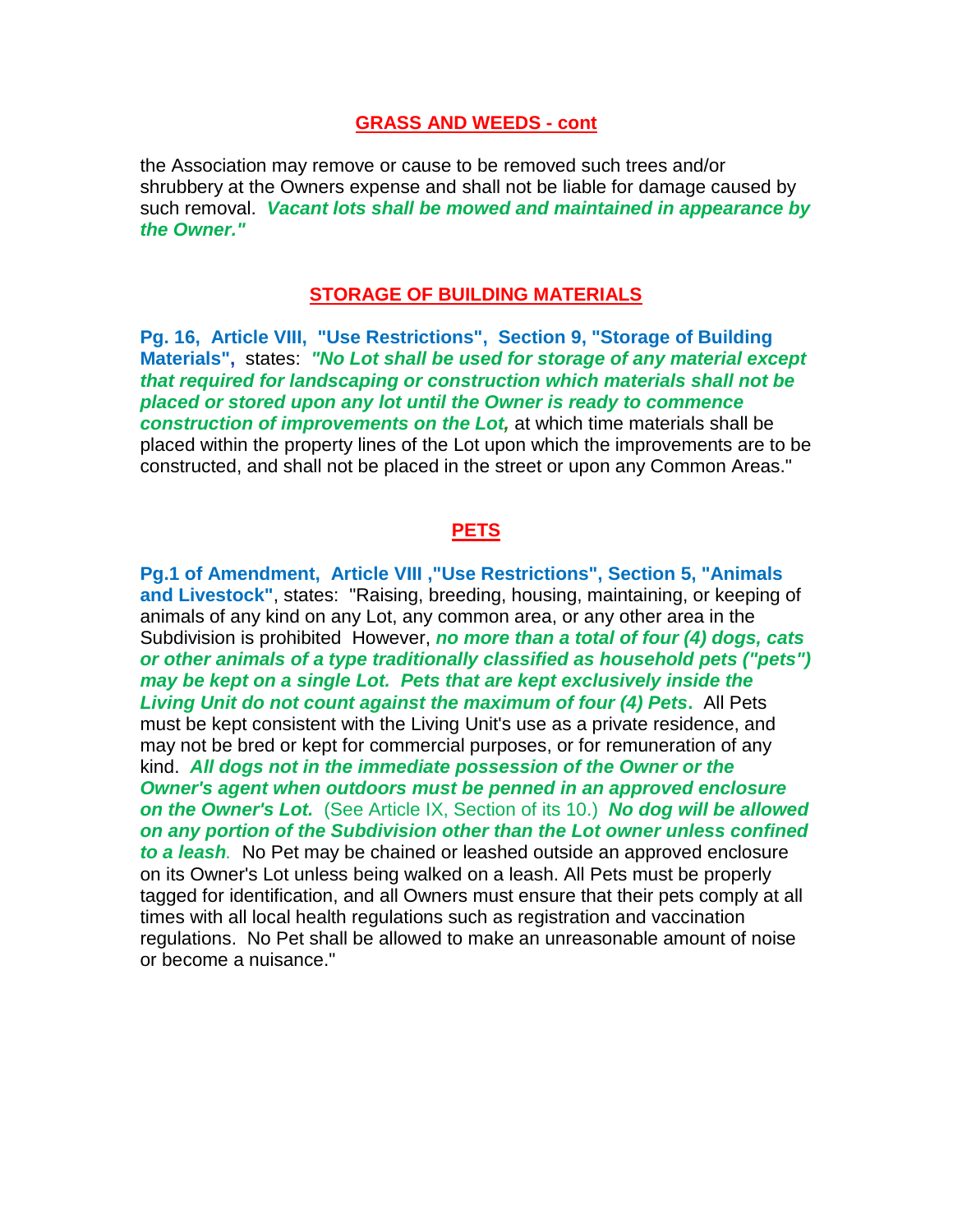# **STORAGE OF VEHICLES**

**Pg.1 of Amendment, Article VIII ,"Use Restrictions", Section 8, "Storage of Vehicles",** states: "No portion of the Subdivision streets or Common Area shall be used for the storage or parking of boats, trailers, campers, mobile homes, recreational vehicles, motorcycles, go-carts, personal off-road vehicles, personal watercraft, unused or inoperable motor vehicles; machinery, equipment or parts of any kind; or any other items the Association deems unsightly or inappropriate. The aforementioned types of vehicles and/or machinery may be kept on Lots, consistent with the Owner's Lot as a private residence, provided they are kept or stored entirely within a garage or other approved place and are completely out of view from the Common Area, any street, and any adjacent Lot**.** *No Owner of any Lot in the Subdivision or any visitor or guest of any Owner shall be permitted to perform work on any vehicle or machinery in any driveway or street other than work of a routine and temporary nature wherein the vehicle shall not remain inoperable, or otherwise under repair, in excess of forty-eight (48) hours.* 

The regular parking of *operable automobiles* is limited at all times to garages, driveways, parking pads, or improved parking spaces that are approved be the Architectural Control Committee. Parking on grass, sidewalks, front, side, or rear yard areas, or other unimproved parking spaces is prohibited. No garage may be enclosed for living or used for purposes other than storage of automobiles and other common residential use unless another approved garage is built. All garage doors shall be kept closed when the garage is not in use. Guest may park on the street for no longer than 10 hours in any 24-hour period.. Vehicles parked on the street must be parked entirely on the street and not on any part of a Lot or Common Area.

Applicability to Tenants. Owners are responsible for seeing that their guest, tenants and other invitees comply with all governing documents, and are responsible for any fines or other charges assessed to their guests', tenants', or invitees' violations."

# **ACC APPROVAL REQUIRED**

**Pg. 12, Article VI, "Architectural Control", Section 2, "Duties and Powers",** states: The purpose of the Committee is to protect the environmental and architectural integrity of the Subdivision in accordance with the provisions of this Declaration. *No building, fence, wall or other structure or improvement of*

Continued-